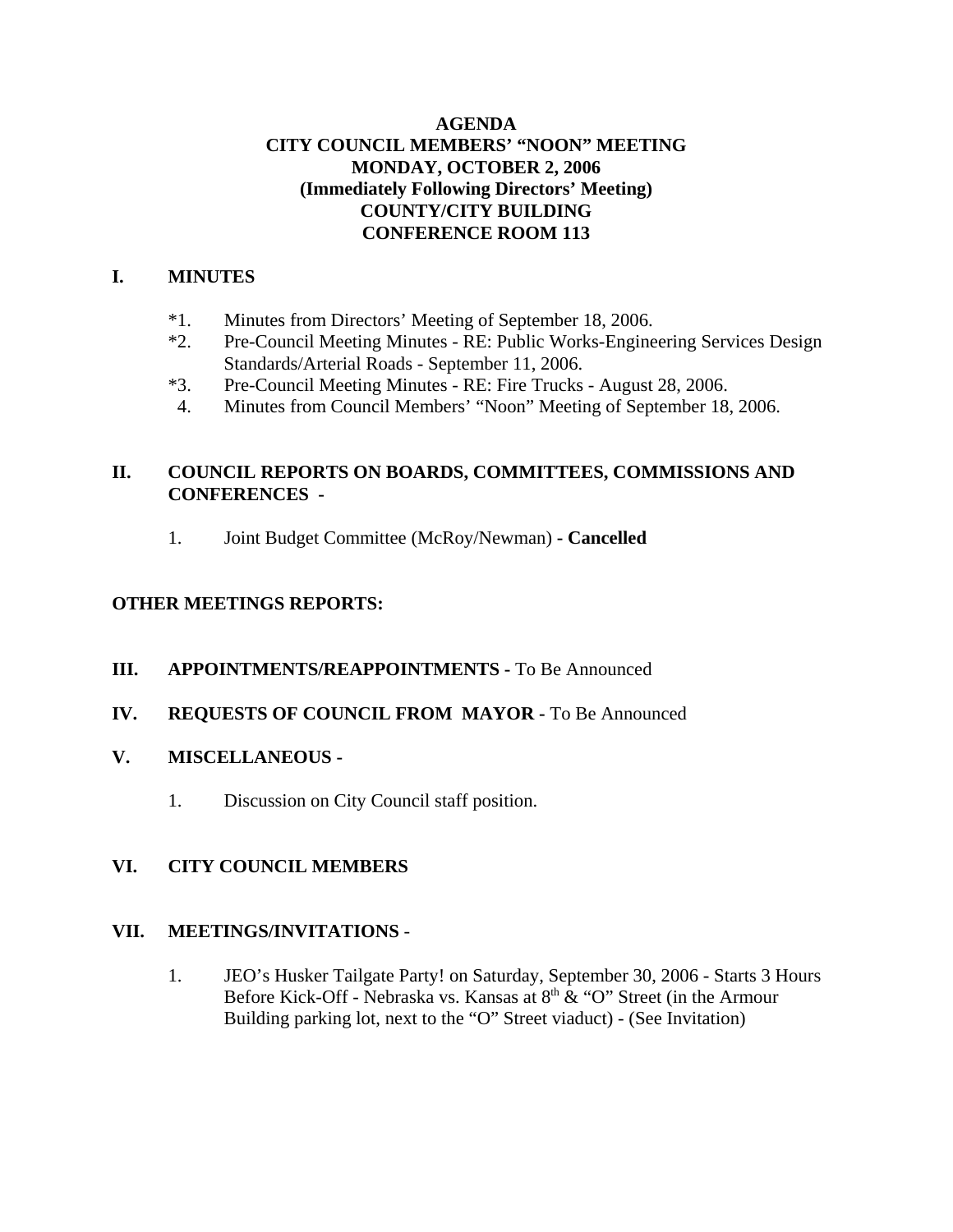- 2. Kick-Off festivities for Lincoln Children's Zoo Annual Fall Fundraiser "Boo at the Zoo" on Thursday, October 26, 2006 from 5:15 p.m. to 5:30 p.m. on Booville Plaza - (See Invitation)
- 3. Foundation For Lincoln Public Schools Mayor Coleen Seng and Superintendent Susan Gourley - Luncheon celebration for Lights On Afterschool! On Friday, October 13, 2006 from Noon to 1:00 p.m. at The Cornhusker Hotel - RSVP by Oct.  $6<sup>th</sup>$  - (See Invitation)
- 4. The Weitz Company, Haymarket Tailgate Party! Nebraska vs. Kansas-Party Starts 3 Hours Before Kickoff on Saturday, September 30, 2006 at Old Salvation Army Loading Dock, 733 "P" Street - (See Invitation)
- 5. Dedication of Government Square and "First Friday" Gallery Walk on Friday, October 6, 2006 from 5:00 p.m. to 6:30 p.m. - Program will begin at 5:00 p.m. followed by a guided Gallery walk visiting downtown Lincoln's finest art galleries -  $10^{th}$  & "O" Streets (in case of inclement weather, the celebration will be moved indoors to Old City Hall west of the park) (See Invitation)
- 6. 2006 National League of Cities Congress of Cities & Exposition in Reno, Nevada - December 5-9, 2006 - (See Brochure)
- 7. 2006 NAACP Annual Freedom Fund Banquet, Our Theme: "Celebrating Diversity ..... Defending Our Freedom" on Saturday, November 11, 2006 - 5:30 p.m., Social; 6:30 p.m., Program/Dinner at The Cornhusker Marriott Hotel - Tickets Adults \$35.00/person - RSVP Oct. 14<sup>th</sup> - (See Invitation)
- 8. You are invited to the Board of Public Roads Classifications and Standards' Annual Outstate Meeting and to a Local Officials' Workshop in Beatrice on Friday, October 13, 2006 - The board's monthly meeting will begin at 9:00 a.m. to 10:15 a.m. - The Workshop will run from 10:30 a.m. until Noon. - Both events will be held at the School District 15 Administrative Offices Building,  $320 \text{ N}$ .  $5^{\text{th}}$ Street (just west of US-77 ( $6<sup>th</sup>$  Street) in downtown Beatrice) - (See Invitation)
- 9. Community Conversation Focus On Recent Immigrants and Refugees in the Lincoln Community on Saturday, October 14, 2006 from 8:00 a.m. to Noon at Clinton Elementary School,  $1520$  N.  $29<sup>th</sup>$  Street - RSVP by Sept.  $29<sup>th</sup>$ -472-0597 - (See E-Mail Invitation)